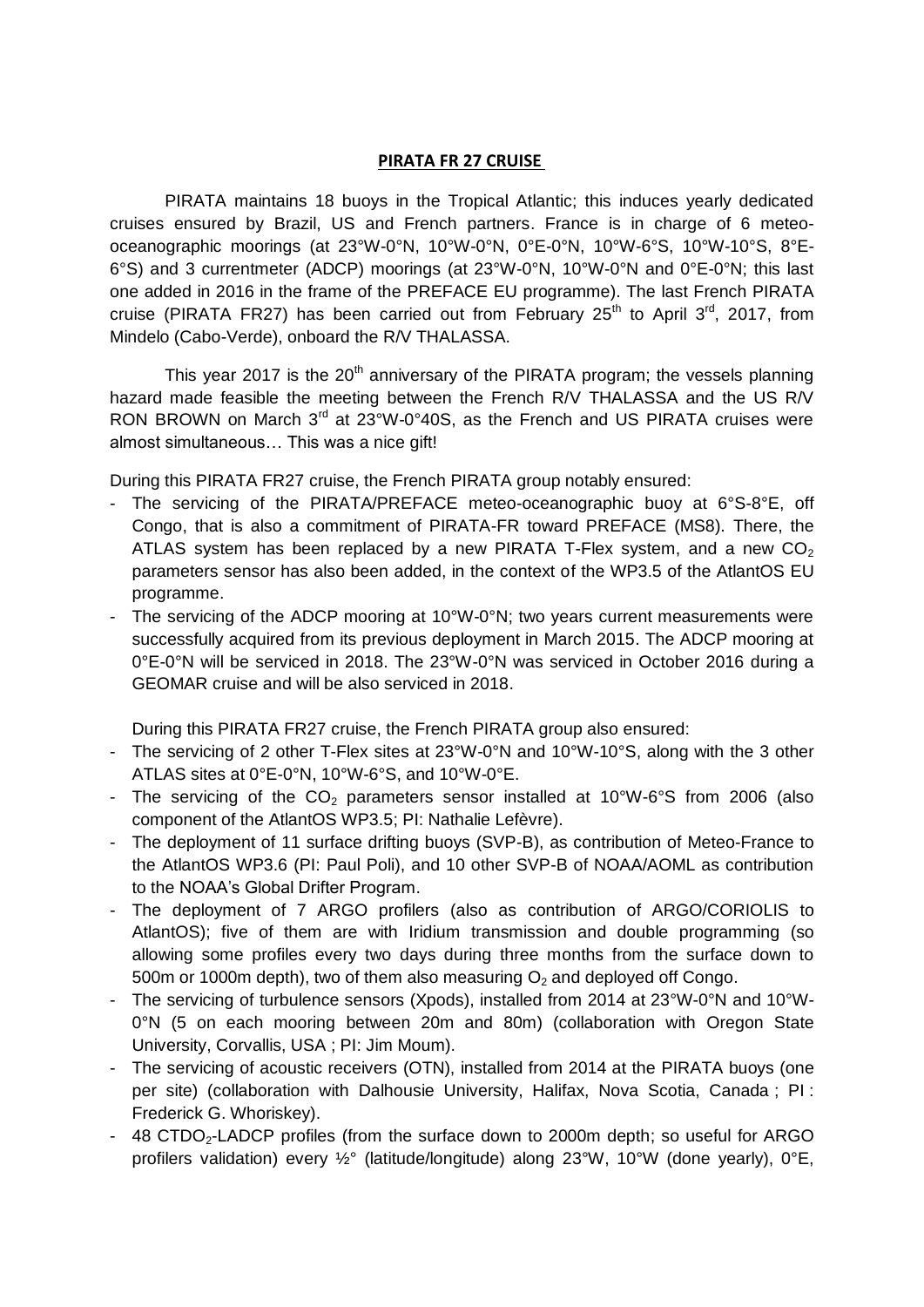and 6°S (around the buoy at 6°S-8°E). Data transmitted in quasi-real time to CORIOLIS for operational centers.

- 87 temperature profiles (XBT) during transits. Data transmitted in quasi-real time to CORIOLIS for operational centers.
- About 600 sea water samplings (at the surface and during CTDO<sub>2</sub>/LADCP profiles) to analyze salinity, dissolved oxygen, nutrients, carbon parameters (DIC et TA) and primary production (Chlorophyll pigments).
- Acoustic measurements (EK60 sounders: 6 vertical and one transversal) all along the trackline of the vessel and 12 plankton samplings (from the surface down to about 200m) with a « Bongo » net at the buoys locations.
- Continuous measurements, all along the trackline, of the sea surface temperature and salinity with the thermosalinograph, horizontal currents with ADCPs, fluorimetry and meteorological parameters.
- Also, some Sargassum alguae, often encountered off West Africa within eastward flows, have been sampled (for taxonomy, biological & possibly microplastic analysis). A large area of Sargassum has been crossed, on which a large amount of plastic objects was observed… a recent phenomenon in the tropical Atlantic that deserves specific analysis!

Bernard Bourlès, onboard the R/V Thalassa, April 3<sup>rd</sup>, 2017.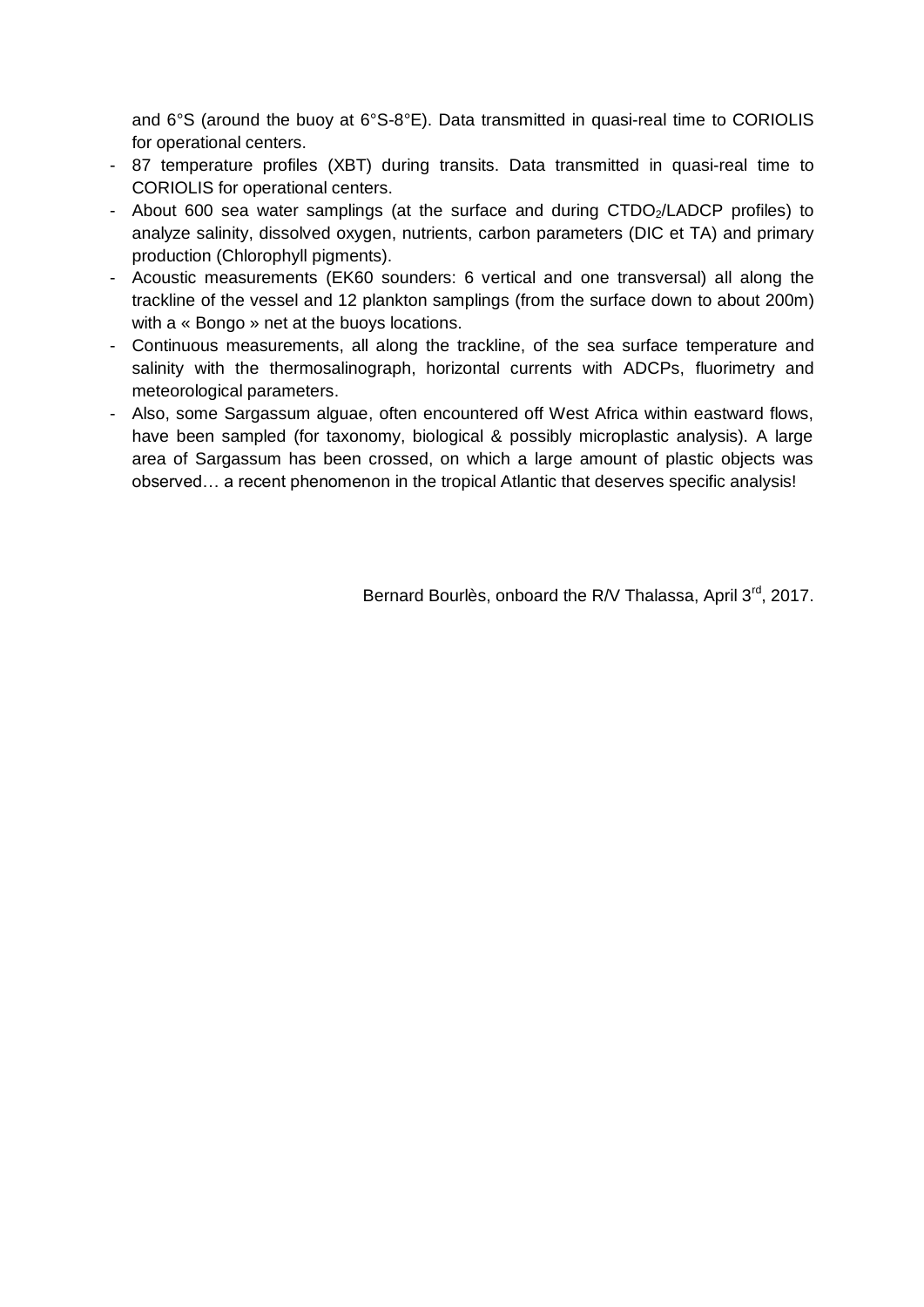

Trackline of the PIRATA FR27 cruise along with CTDO<sub>2</sub>/LADCP & XBT profiles & buoys and profilers deployment positions (Courtesy: P.Rousselot, IRD).



Deployment of a new T-FLEX buoy equipped with  $CO<sub>2</sub>$  parameters sensor at 8E-6°S (Courtesy: B.Bourlès, IRD).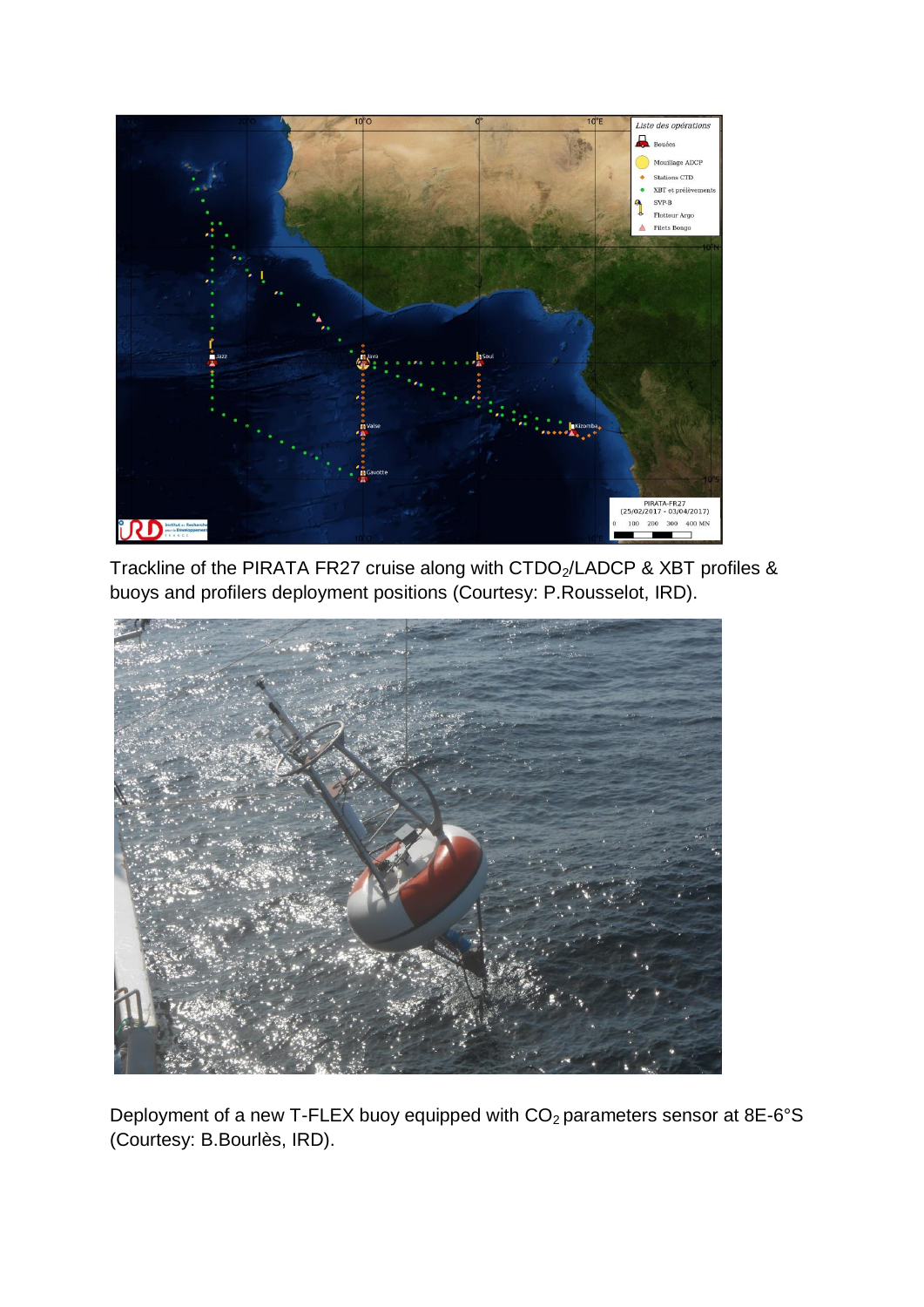

Deployment of a Surface Velocity Profiler equipped with a Barometer (Courtesy: B.Bourlès, IRD).



The R/V Thalassa as seen from an ATLAS buoy before its recovery, at 0°E-0°N (Courtesy: B.Bourlès, IRD).